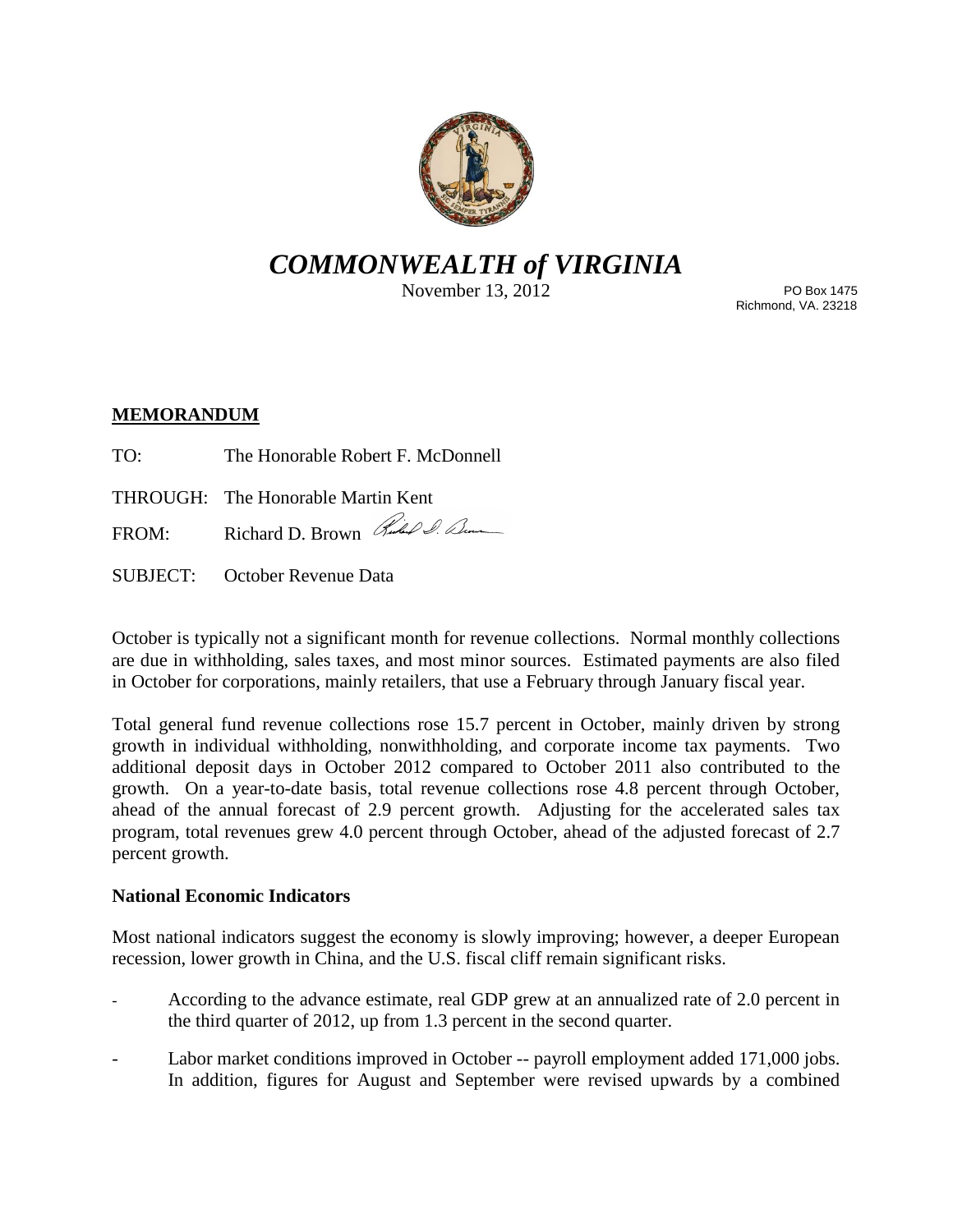84,000 jobs. In a separate report, the unemployment rate rose from 7.8 percent to 7.9 percent in October, as more workers entered the labor force.

- Initial claims for unemployment fell by 8,000 to 355,000 during the week ending November 3<sup>rd</sup>, but Hurricane Sandy most likely distorted the data. The four-week moving average increased from 367,250 to 370,500. Although the level of claims has been volatile over the last few months, the underlying trend is consistent with a slowly improving labor market.
- Following a decrease of 0.4 percent in August, the Conference Board's index of leading indicators rose 0.6 percent in September, driven by strong gains in the interest rate spread (between short-term and long-term rates) and building permits. Rising stock prices also contributed to the increase. The index has alternated up and down each month since April.
- The Conference Board's index of consumer confidence increased from 68.4 to 72.2 in October, as a result of improvement in both the present situation component and the expectations component.
- Conditions in the manufacturing sector slightly improved in October. The Institute of Supply Management index increased from 51.5 to 51.7, remaining above the expansionary threshold of 50.0 for the second consecutive month.
- The CPI rose 0.6 percent in September, and stands 2.0 percent above September 2011. This second increase in five months was again driven by rising gas prices. Core inflation (excluding food and energy prices) rose 0.1 percent in September, and has increased 2.0 percent from September 2011.
- The Federal Reserve launched a third round of quantitative easing, and announced at its October meeting that it will keep the federal funds target rate at 0.0 to 0.25 percent.

## **Virginia Economy**

In Virginia, employment rose 0.9 percent in September from September of last year. Northern Virginia posted growth of 2.1 percent; Hampton Roads grew 0.8 percent; and Richmond-Petersburg rose 0.7 percent. The unemployment rate in the Commonwealth fell 0.2 percentage point to 5.6 percent in September and was 0.7 percentage point below the September 2011 rate.

The Virginia Leading Index rose 0.3 percent in September after falling 0.1 percent in August. All components except building permits improved in September. The Leading Index increased in nine of the eleven major metro areas in the Commonwealth in September, while the index for Blacksburg was unchanged and the index in Harrisonburg contracted.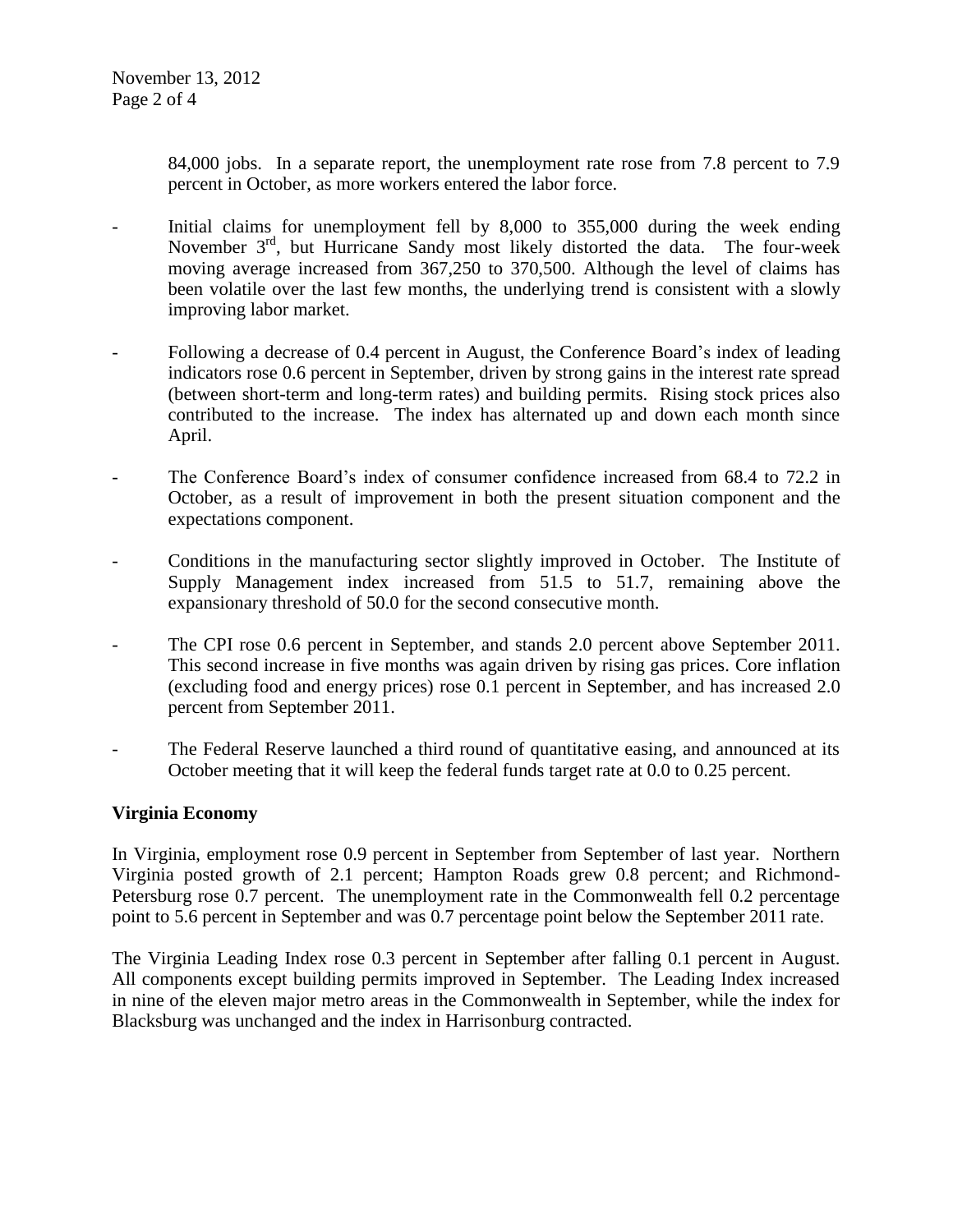November 13, 2012 Page 3 of 4

#### **October Revenue Collections**

Total general fund revenue collections rose 15.7 percent in October, mainly driven by strong growth in individual withholding, nonwithholding, and corporate income tax payments. Two additional deposit days in October 2012 also contributed to the growth. On a year-to-date basis, total revenue collections rose 4.8 percent through October, ahead of the annual forecast of 2.9 percent growth. Adjusting for the accelerated sales tax program, total revenues grew 4.0 percent through October, ahead of the adjusted forecast of 2.7 percent growth.

*Net Individual Income Tax (67% of general fund revenues)*: Through October, collections of net individual income tax rose 4.4 percent from the same period last year, well ahead of the annual estimate of 2.8 percent growth. Performance in each component of individual income tax is as follows:

*Individual Income Tax Withholding (64% of general fund revenues)*: Collections of payroll withholding taxes rose 13.8 percent in October. Two additional deposit days compared with October of last year boosted growth. Year-to-date, withholding collections rose 3.1 percent compared with the same period last year, slightly trailing the projected annual growth rate of 3.5 percent.

*Individual Income Tax Nonwithholding (15% of general fund revenues)*: October is usually not a significant month for nonwithholding collections. Collections were \$90.1 million in October compared with \$63.0 million in October of last year. The strength in this source was due to significant amounts of late September payments being delivered in October. Collections for the fiscal year were \$452.5 million compared with \$410.9 million in the same period last year, rising by 10.1 percent and well ahead of the annual estimate of 3.6 percent growth.

*Individual Income Tax Refunds*: Through October, the Department of Taxation has issued \$152.2 million in refunds compared with \$163.5 million last year. Year-to-date, refunds have fallen 6.9 percent, lagging the annual estimate of 7.8 percent growth.

*Sales Tax (20% of general fund revenues)*: Collections of sales and use taxes, reflecting September sales, rose 1.1 percent in October. On a year-to-date basis, collections have risen 7.6 percent, compared with the annual estimate of 2.8 percent growth. The strong year-to-date growth is due to the partial repeal of the accelerated sales tax program. Adjusting for this legislation, sales tax collections have grown by 3.4 percent year-to-date, ahead of the economicbase forecast of 1.7 percent growth.

*Corporate Income Tax (5% of general fund revenues)*: October collections in this source include estimated payments from corporations with a February through January fiscal year, including many retailers. Collections in corporate income tax were \$42.8 million in October, compared with \$17.6 million in October of last year. As with nonwithholding, some of the growth is due to late September payments being delivered in October. Year-to-date, collections in this source have risen 1.3 percent from the same period last year, lagging the estimate of a 3.0 percent increase.